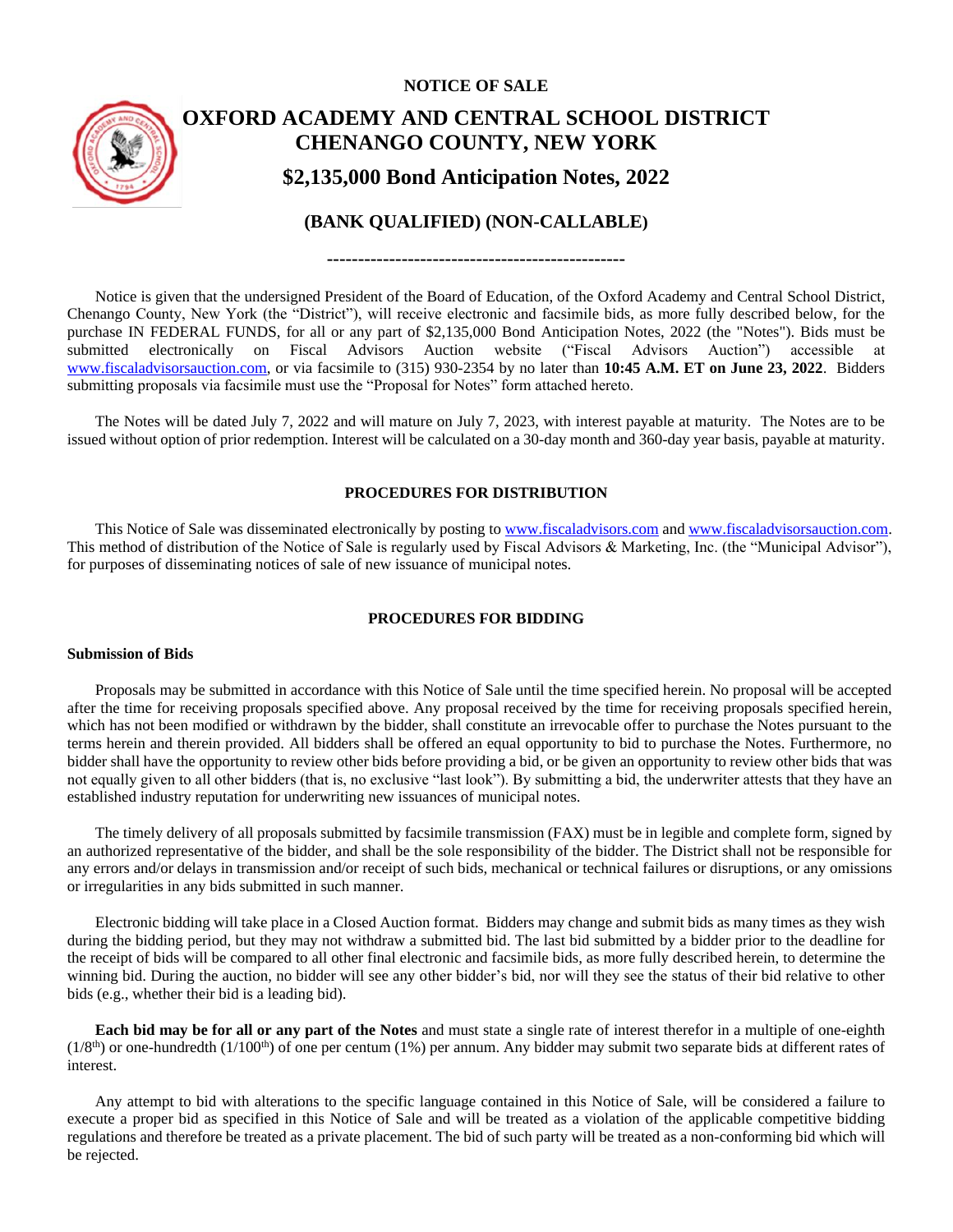#### **Award of Notes**

The Notes will be awarded to the bidder or bidders offering the lowest net interest cost, that being the rate of interest which will produce the least interest cost over the life of the Notes, after accounting for the premium offered, if any. In the event bids offering the same lowest net interest cost are received, an award will be made to the bidder offering to purchase the greater principal amount of Notes. If two or more bids offering to purchase the same principal amount of Notes at the same lowest net interest rate are received, an award will be made by lot from among such lowest bids. The right is reserved by said District to award to any bidder all or any part of the Notes which such bidder offers to purchase and, in such event, the premium, if any, specified by such bidder will be pro-rated. In any event, the award of said Notes will be made on the basis of the bid or combination of bids offering to purchase the Notes on terms most favorable to said District.

The District reserves the right to reject any and all bids (regardless of the interest rate bid), to reject any bid not complying with this official Notice of Sale and, so far as permitted by law, to waive any irregularity or informality with respect to any bid or the bidding process. **All or none bids will be rejected. Conditional bids will be rejected, including any bid subject to credit approval.**

#### **Registration to Bid**

To bid electronically using Fiscal Advisors Auction, bidders must first visit the website at [www.FiscalAdvisorsAuction.com](http://www.fiscaladvisorsauction.com/) where, if they have never registered with either Fiscal Advisors Auction or any municipal debt auction website powered by Grant Street Group, they can register and then request admission to the District's auction. Only FINRA registered broker dealers, dealer banks with DTC clearing arrangements and banks or trust companies located and authorized to do business in the State of New York will be eligible to bid. The District will determine whether any request for admission is granted. Bidders who have previously registered with Fiscal Advisors Auction may call auction support at (412) 391-5555 x1370 to confirm their ID or password. The use of Fiscal Advisors Auction shall be at the bidder's risk, and the District shall have no liability with respect thereto. Bidders shall not be required to register in order to submit a facsimile bid.

#### **Rules of Fiscal Advisors Auction**

The "Rules of Fiscal Advisors Auction" can be viewed on the Fiscal Advisors Auction website and are incorporated by reference in this Notice of Sale. Bidders must comply with the Rules of Fiscal Advisors Auction in addition to the requirements of this Notice of Sale. In the event the Rules of Fiscal Advisors Auction conflict with this Notice of Sale, this Notice of Sale shall prevail.

#### **Disclaimer**

Each prospective bidder who wishes to submit electronic bids shall be solely responsible to register to bid via Fiscal Advisors Auction. Each qualified prospective bidder shall be solely responsible to make necessary arrangements to access Fiscal Advisors Auction for purposes of submitting its bid in a timely manner and in compliance with the requirements of this Notice of Sale. Neither the District nor Fiscal Advisors Auction shall have any duty or obligation to undertake such registration to bid for any prospective bidder or to provide or assure such access to any qualified prospective bidder, and neither the District nor Fiscal Advisors Auction shall be responsible for a bidder's failure to register to bid or for proper operation of, or have any liability for any delays or interruptions of, or any damages caused by Fiscal Advisors Auction. The District is using Fiscal Advisors Auction as a communications mechanism, and not as the District's agent, to conduct the electronic bidding for the Notes. If a prospective bidder encounters any difficulty in registering to bid, or submitting or modifying a bid for the Notes, it should telephone Fiscal Advisors Auction and notify the District's Municipal Advisor at (315) 752-0051 (provided that the District shall have no obligation to take any action whatsoever upon receipt of such notice). After receipt of bids is closed, the District through Fiscal Advisors Auction or telephone will indicate the apparent successful bidder. Such message is a courtesy only for viewers, and does not constitute the award of the Notes. The Fiscal Advisors Auction bids will be compared with bids received outside of Fiscal Advisors Auction, if any, before the award is made. Each bid will remain subject to review by the District to determine its net interest cost and compliance with the terms of this Notice of Sale.

#### **Issue Price**

By submitting a bid, each bidder is certifying that its bid is a firm offer to purchase the Notes, is a good faith offer which the bidder believes reflects current market conditions, and is not a "courtesy bid" being submitted for the purpose of assisting in meeting the competitive sale requirements relating to the establishment of the "issue price" of the Notes pursuant to Section 148 of the Code, including the requirement that bids be received from at least three (3) underwriters of municipal bonds who have established industry reputations for underwriting new issuances of municipal bonds (the "Competitive Sale Requirements"). The Financial Advisor will advise the winning bidder if the Competitive Sale Requirements were met at the same time it notifies the winning bidder of the award of the Notes. Bids will not be subject to cancellation in the event that the Competitive Sale Requirements are not satisfied.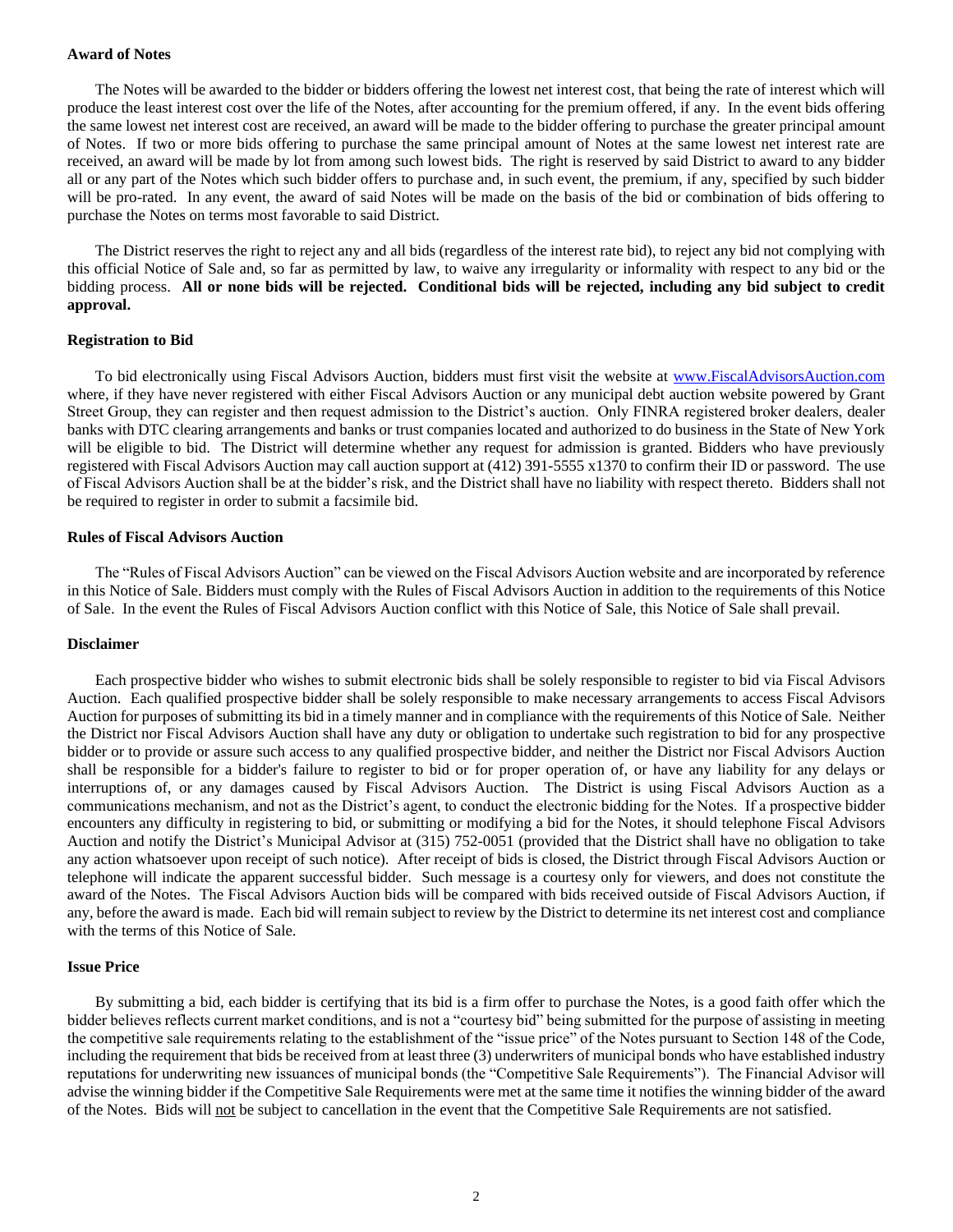The winning bidder shall, within one (1) hour after being notified of the award of the Notes, advise the Financial Advisor by electronic or facsimile transmission of the reasonably expected initial public offering price or yield of each maturity of the Notes (the "Initial Reoffering Prices") as of the date of the award.

By submitting a bid, the winning bidder agrees (unless the winning bidder is purchasing the Notes for its own account and not with a view to distribution or resale to the public) that if the Competitive Sale Requirements are not met, it will elect and satisfy either option (1) or option (2) described below. Such election must be made on the bid form submitted by each bidder.

For purposes of the "hold the price" or "follow the price" requirement described below, a "maturity" refers to Notes that have the same interest rate, credit and payment terms.

(1) Hold the Price. The winning bidder:

(a) will make a bona fide offering to the public of all of the Notes at the Initial Reoffering Prices and provide Bond Counsel with reasonable supporting documentation, such as a copy of the pricing wire or equivalent communication, the form of which is acceptable to Bond Counsel,

(b) will neither offer nor sell to any person any Notes within a maturity at a price that is higher, or a yield that is lower, than the Initial Reoffering Price of such maturity until the earlier of (i) the date on which the winning bidder has sold to the public at least 10 percent of the Notes of such maturity at a price that is no higher, or a yield that is no lower, than the Initial Reoffering Price of such maturity or (ii) the close of business on the 5<sup>th</sup> business day after the date of the award of the Notes, and

(c) has or will include within any agreement among underwriters, any selling group agreement and each retail distribution agreement (to which the winning bidder is a party) relating to the initial sale of the Notes to the public, together with the related pricing wires, language obligating each underwriter to comply with the limitations on the sale of the Notes as set forth above.

(2) Follow the Price. The winning bidder:

(a) will make a bona fide offering to the public of all of the Notes at the Initial Reoffering Prices and provide the Issuer with reasonable supporting documentation, such as a copy of the pricing wire or equivalent communication, the form of which is acceptable to Bond Counsel,

(b) will report to the Issuer information regarding the actual prices at which at least 10 percent of the Notes within each maturity of the Notes have been sold to the public,

(c) will provide the Issuer with reasonable supporting documentation or certifications of such sale prices, the form of which is acceptable to Bond Counsel. This reporting requirement, which may extend beyond the closing date of the Notes, will continue until such date that 10 percent of each maturity of the Notes has been sold to the public, and

(d) has or will include within any agreement among underwriters, any selling group agreement and each retail distribution agreement (to which the winning bidder is a party) relating to the initial sale of the Notes to the public, together with the related pricing wires, language obligating each underwriter to comply with the reporting requirement described above.

Regardless of whether or not the Competitive Sale Requirements were met, the winning bidder shall submit to the Issuer a certificate (the "Reoffering Price Certificate"), satisfactory to Bond Counsel, prior to the delivery of the Notes stating the applicable facts as described above. The form of Reoffering Price Certificate is available by contacting Bond Counsel or the Financial Advisor.

If the winning bidder has purchased the Notes for its own account and not with a view to distribution or resale to the public, then, whether or not the Competitive Sale Requirements were met, the Reoffering Price Certificate will recite such facts and identify the price or prices at which the purchase of the Notes was made.

For purposes of this Notice of Sale, the "public" does not include the winning bidder or any person that agrees pursuant to a written contract with the winning bidder to participate in the initial sale of the Notes to the public (such as a retail distribution agreement between a national lead underwriter and a regional firm under which the regional firm participates in the initial sale of the Notes to the public). In making the representations described above, the winning bidder must reflect the effect on the offering prices of any "derivative products" (e.g., a tender option) used by the bidder in connection with the initial sale of any of the Notes.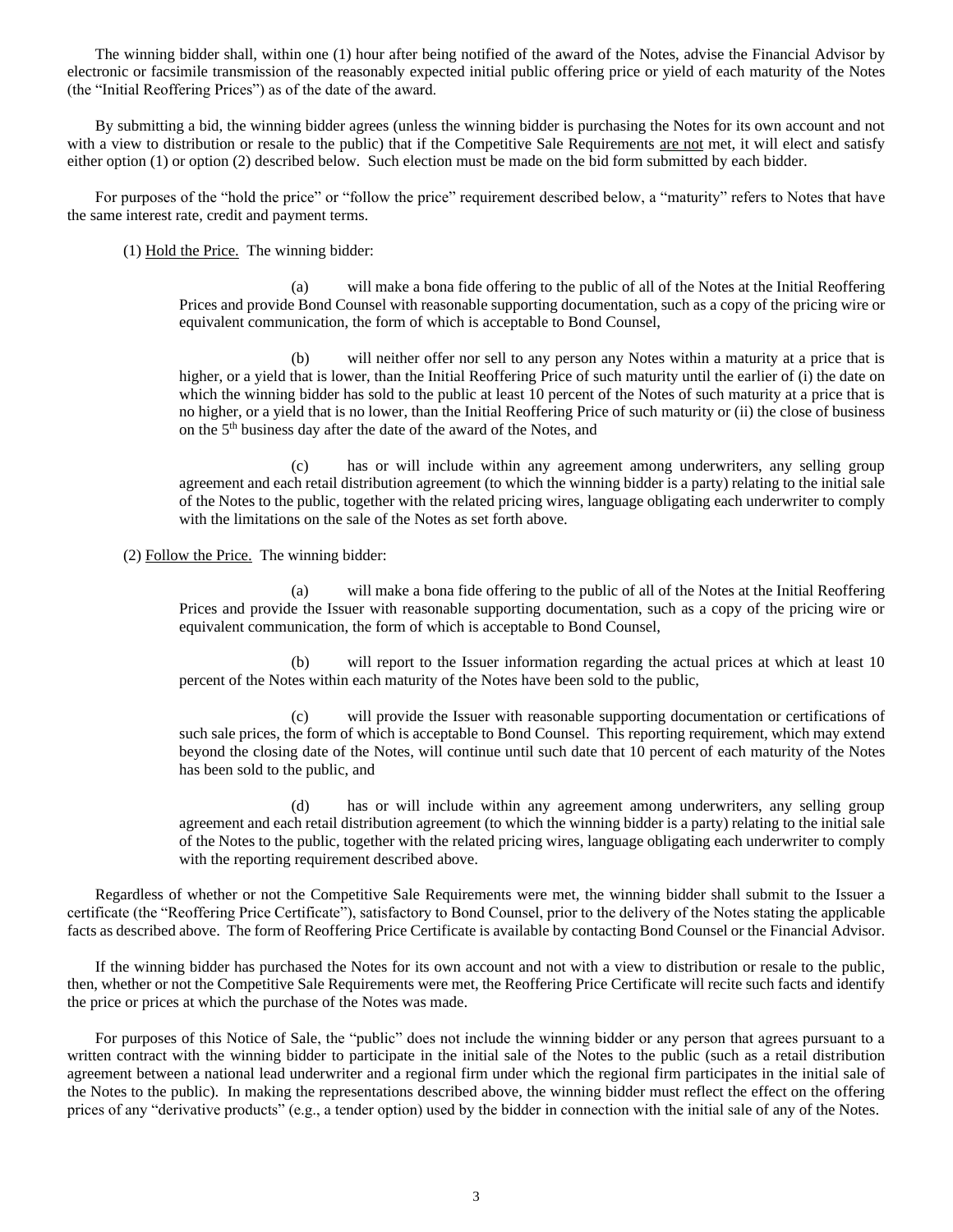#### **THE NOTES**

#### **Security for the Notes**

The Notes will be valid and legally binding general obligations of the District, all the taxable real property within which will be subject to the levy of ad valorem taxes to pay the Notes and interest thereon, without limitation as to rate or amount. However, the power of the District to levy unlimited real estate taxes on all real property within the District may be subject to certain statutory limitations imposed by Chapter 97 of the 2011 Laws of New York. The District will pledge its faith and credit for the payment of the principal of the Notes and interest thereon.

In the event of a default in the payment of the principal of and/or interest on the Notes, the State Comptroller is required to withhold, under certain conditions prescribed by Section 99-b of the State Finance Law, state aid and assistance to the District and to apply the amount thereof so withheld to the payment of such defaulted principal and/or interest, which requirement constitutes a covenant by the State with the holders from time to time of the Notes.

#### **Form of the Notes**

At the option of the purchaser(s), the Notes will be issued in (i) registered certificated form, registered in the name of the purchasers(s) or (ii) registered book-entry-only form registered to Cede & Co., as the partnership nominee for The Depository Trust Company, New York, New York ("DTC"). All expenses related to DTC shall be the responsibility of the purchaser.

If the Notes are issued in non-book-entry form, they will be issued as registered certificated obligations, in the name of the purchaser. Principal and interest on the Notes are payable at maturity in lawful money of the United States of America (Federal Funds). The purchaser(s) shall have the right to designate a bank or banks located and authorized to do business in the State of New York as the place or places for the payment of the principal and interest on the Notes. Any related bank fees, if any, are to be paid by the purchaser(s). A single note certificate will be issued for those Notes of an issue bearing the same rate of interest in the aggregate principal amount awarded to such purchaser(s) at such interest rate.

If the purchaser desires registered book-entry notes, it must so notify Bond Counsel by 3:00 o'clock P.M., Prevailing Time, on the date of sale. In such case, the Notes will be (i) registered in the name of Cede & Co., as nominee of The Depository Trust Company, New York, New York ("DTC"), and (ii) deposited with DTC to be held in trust until maturity. DTC is an automated depository for securities and clearinghouse for securities transactions, and will be responsible for establishing and maintaining a book-entry system for recording the ownership interests of its participants, which include certain banks, trust companies and securities dealers, and the transfers of the interests among its participants. The DTC participants will be responsible for establishing and maintaining records with respect to the Notes. Individual purchases of beneficial ownership interests in the Notes may be made only through book entries made on the books and records of DTC (or a successor depository) and its participants, in denominations of \$5,000 or integral multiples thereof. Principal of and interest on the Notes will be payable by the District to DTC or its nominee as registered owner of the Notes. Transfer of principal and interest payments to participants of DTC will be the responsibility of DTC; transfer of principal and interest payments to beneficial owners by participants of DTC will be the responsibility of such participants and other nominees of beneficial owners. The District will not be responsible or liable for payments by DTC to its participants or by DTC participants to beneficial owners or for maintaining, supervising or reviewing the records maintained by DTC, its participants or persons acting through such participants.

#### **CUSIP Identification Numbers**

The Municipal Advisor intends to apply for CUSIP identification numbers in compliance with MSRB Rule G-34, (a)(i) (A)- (H). As is further discussed in Rule G-34 the purchaser, as the "dealer who acquires" the issue, is responsible for the registration fee to the CUSIP Bureau for this service. It is anticipated that CUSIP identification numbers will be printed on the Notes. All expenses in relation to the printing of CUSIP numbers on the Notes will be paid for by the District provided, however; the District assumes no responsibility for any CUSIP Service Bureau charge or other charges that may be imposed for the assignment of such numbers.

#### **Ratings**

The Notes are not rated. Subject to the approval of the District, the purchaser(s) of the Notes may have a rating completed after the sale at the expense of the purchaser(s), including any fees to be incurred by the District, such rating action may result in a material event notification to be posted to EMMA and/or the provision of a supplement to the final Official Statement.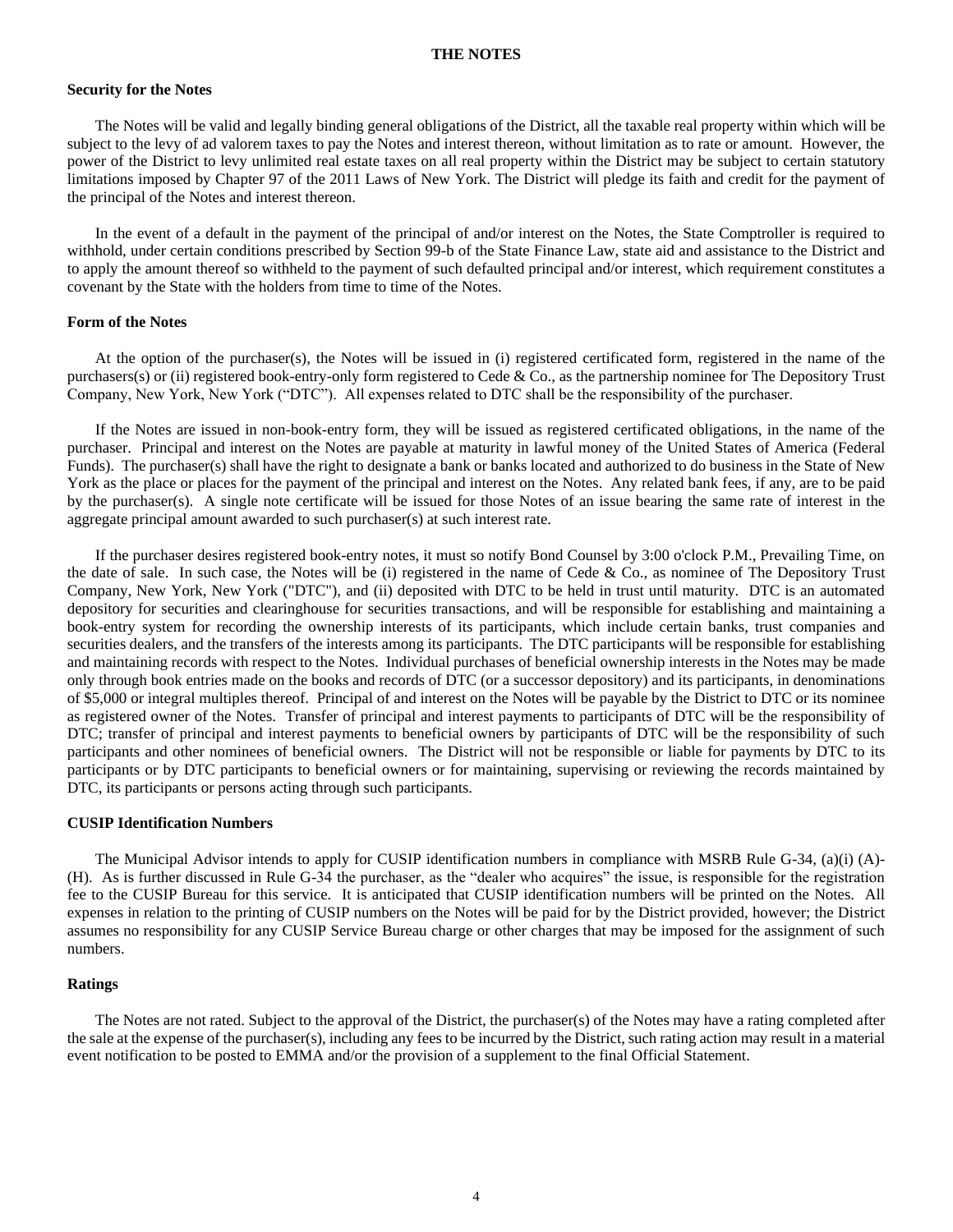#### **Delivery Date and Place of Delivery**

The Notes will be delivered through the facilities of DTC located in Jersey City, New Jersey or as may be agreed with the purchaser(s) on or about July 7, 2022. The purchase price of the Notes, in accordance with the purchaser's bid, shall be paid in Federal Funds or other funds available for immediate credit on the delivery date. The Municipal Advisor shall provide the successful bidder with wire instructions relative to the payment of the purchase price of the Notes and the successful bidder shall be entitled to rely on such instructions.

#### **Tax Exemption Status and Legal Opinion**

As a condition to each purchaser's obligation to accept delivery of and pay for the Notes, such purchaser will be furnished, without cost, the following, dated as of the date of the delivery of and payment for the Notes: (i) a certificate of the President of the Board of Education certifying that (a) as of the date of the Official Statement furnished by the District in relation to the Notes which Official Statement is deemed by the District to be final for purposes of Securities and Exchange Commission ("SEC") Rule 15c2- 12, and except for the omission therefrom of those items allowable under said Rule, said Official Statement did not contain any untrue statements of material fact or omit to state a material fact necessary to make the statements therein, in the light of the circumstances under which they were made, not misleading, subject to the condition that while information in said Official Statement obtained from sources other than the District is not guaranteed as to accuracy, completeness or fairness, he has no reason to believe and does not believe that such information is materially inaccurate or misleading, and (b) to his knowledge, since the date of said Official Statement, there have been no material transactions not in the ordinary course of affairs entered into by the District and no material adverse changes in the general affairs of the District or in its financial condition as shown in said Official Statement other than as disclosed in or contemplated by said Official Statement, (ii) a Closing Certificate, constituting a receipt for the Note proceeds and a signature certificate, which will include a statement that no litigation is pending, or to the knowledge of the signers, threatened affecting the Notes, (iii) an arbitrage certificate executed on behalf of the District which will include, among other things, covenants, relating to compliance with the Internal Revenue Code of 1986, as amended (the "Code"), with the owners of the Notes that the District will, among other things, (a) take all actions on its part necessary to cause interest on the Notes not to be includable in the gross income of the owners thereof for Federal income tax purposes, including without limitation, restricting, to the extent necessary, the yield on investments made with the proceeds of the Notes and investment earnings thereon, making required payments to the Federal Government, if any, and maintaining books and records in a specified manner, where appropriate, and (b) refrain from taking any action which would cause interest on the Notes to be includable in the gross income of the owners thereof for Federal income tax purposes, including, without limitation, refraining from spending the proceeds of the Notes and investment earnings thereon on certain specified purposes; (iv) a Certificate of the District, executed by the President of the Board of Education, stating that the District has agreed, in accordance with Securities and Exchange Commission Rule 15c2-12, to provide, or cause to be provided, timely notice of the occurrence of certain enumerated events with respect to the Notes, and (v) the unqualified legal opinion as to the validity of the Notes of **Bond, Schoeneck & King, PLLC, Syracuse, New York, Bond Counsel**. Reference should be made to said Official Statement for a description of the scope of Bond Counsel's engagement in relation to the issuance of the Notes and matters covered by such legal opinion. Furthermore, reference should be made to the information under the headings "LEGAL MATTERS" and "TAX MATTERS" in the Official Statement.

THE NOTES WILL BE DESIGNATED "QUALIFIED TAX-EXEMPT OBLIGATIONS" PURSUANT TO SECTION 265(b)(3) OF THE CODE.

#### **Document Accompanying the Delivery of the Notes**

Any party executing and delivering a bid for the Notes agrees, if its bid is accepted by the District, to provide to the District, in writing, within two business days after the date of such award, all information which said successful bidder(s) determines is necessary for it to comply with SEC Rule 15c2-12, including all necessary pricing and sale information, information with respect to the purchase of municipal bond insurance, if any, and underwriter identification. Within five business days following receipt by the District thereof, the District will furnish to the successful bidder, in reasonable quantities as requested by the successful bidder, copies of said Official Statement, updated as necessary, and supplemented to include said information. Failure by the successful bidder to provide such information will prevent the District from furnishing such Official Statement as described above. The District shall not be responsible or liable in any manner for the successful bidder's(s') determination of information necessary to comply with SEC Rule 15c2-12 or the accuracy of any such information provided by the successful bidder(s) or for failure to furnish such Official Statements as described above which results from a failure by the successful bidder(s) to provide the aforementioned information within the time specified. Acceptance by the successful bidder(s) of such final Official Statements shall be conclusive evidence of the satisfactory completion of the obligations of the District with respect to the preparation and delivery thereof.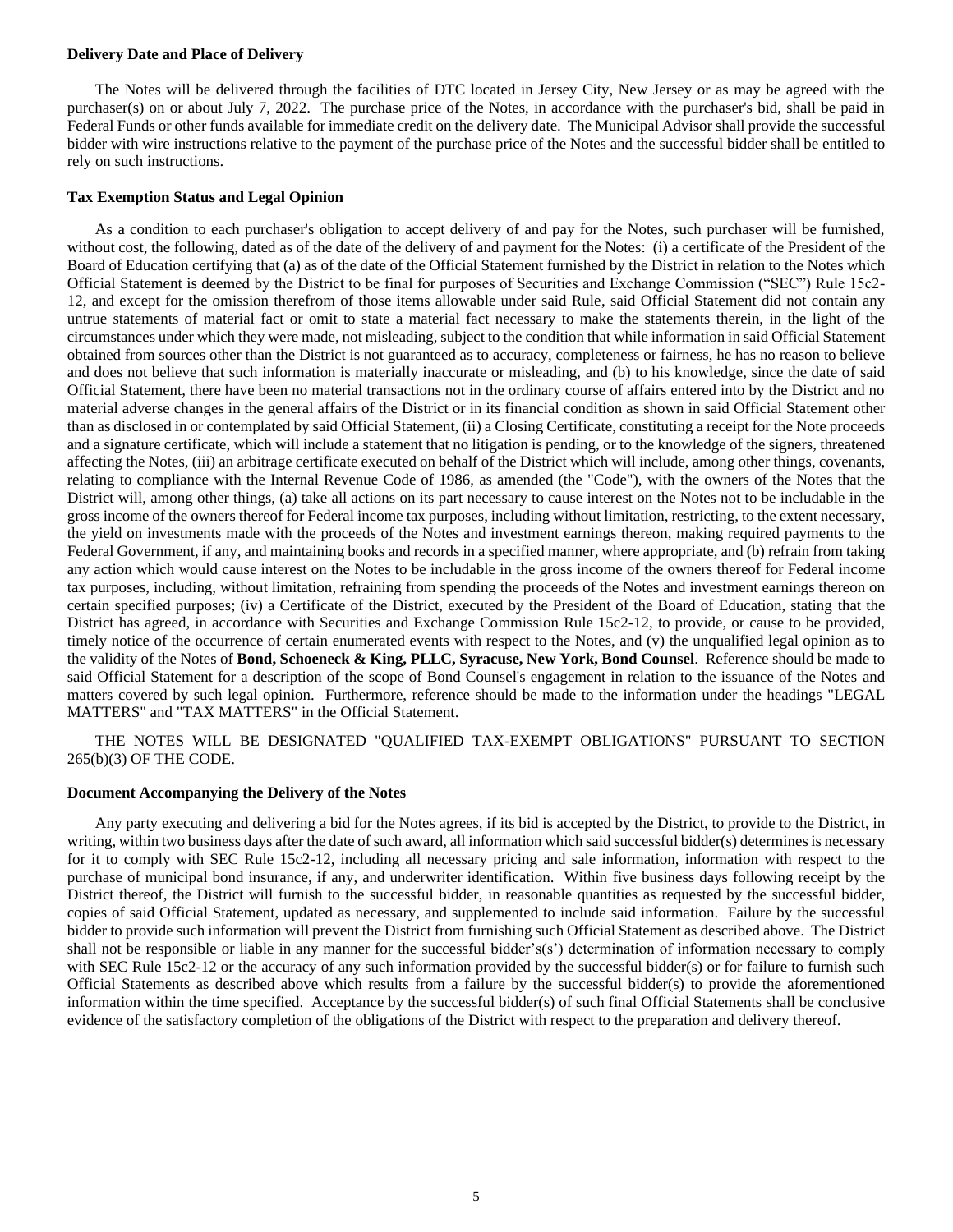#### **Contact Information**

Additional copies of the Notice of Sale and the Official Statement may be obtained upon request from the offices of Fiscal Advisors & Marketing, Inc., Phone: (315) 752-0051, or at [www.fiscaladvisors.com](file://///app03/pub/Official%20Statements/Schools%20P-Z/www.fiscaladvisors.com) and www.fiscaladvisorsauction.com.

The District's Bond Counsel contact information is as follows: Matthew N. Wells, Esq., Bond, Schoeneck & King, PLLC, One Lincoln Center –  $18<sup>th</sup>$  Floor, Syracuse, New York 13202, Phone  $(315)$  218-8174, Fax  $(315)$  218-8100, Email: mwells@bsk.com.

The District's contact information is as follows: Erin Gramstad, Business Manager, 10 Fort Hill Park, P.O. Box 192, Oxford, New York 13830, Phone: (607) 843-2025, Fax: (607) 843-3241, Email: egramstad@oxac.org.

## **OXFORD ACADEMY AND CENTRAL SCHOOL DISTRICT**

# **Dated: June 9, 2022 TIMOTHY O'BRIEN PRESIDENT OF THE BOARD OF EDUCATION AND CHIEF FISCAL OFFICER**